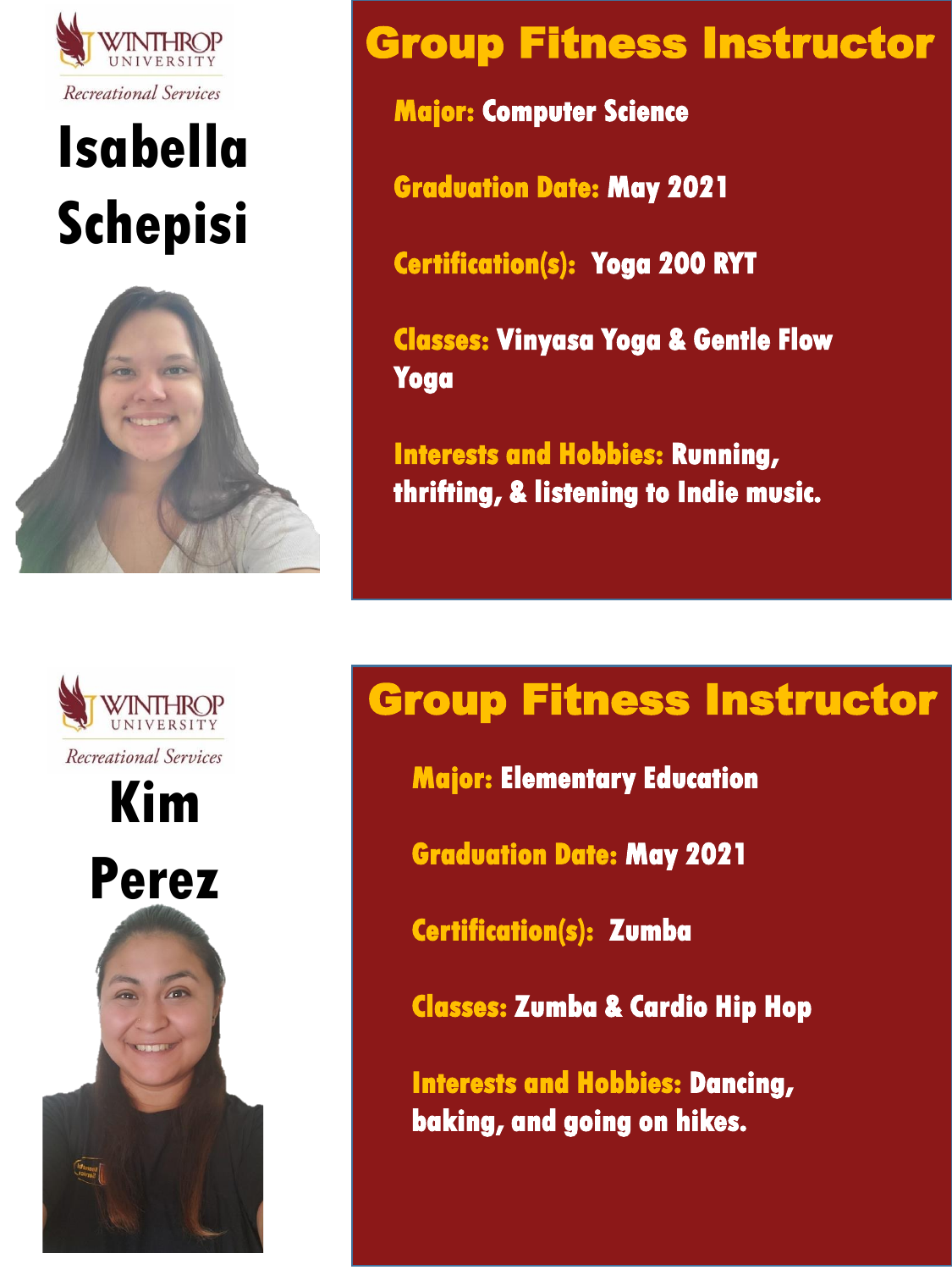

## **Steffan Mayrides-Jolon**





Recreational Services

## **Nikki Kallenbach**



#### Group Fitness Instructor

**Major: Dance Education**

**Graduation Date: May 2024**

**Certification(s): Dance Fitness & Hip Hop Aerobics** 

**Classes: Cardio Hip Hop**

**Interests and Hobbies: Dancing, working out, & spending time with friends.**

### Group Fitness Instructor

**Major: Masters in Human Nutrition**

**Graduation Date: December 2021**

**Certification(s): Pound, Les Mills Bodypump & Bodycombat, Schwinn Cycle, TRX, & ACE GFI**

**Classes: HIIT**

**Interests and Hobbies: Live music, cooking, travel, roller skating, & playing with dogs.**